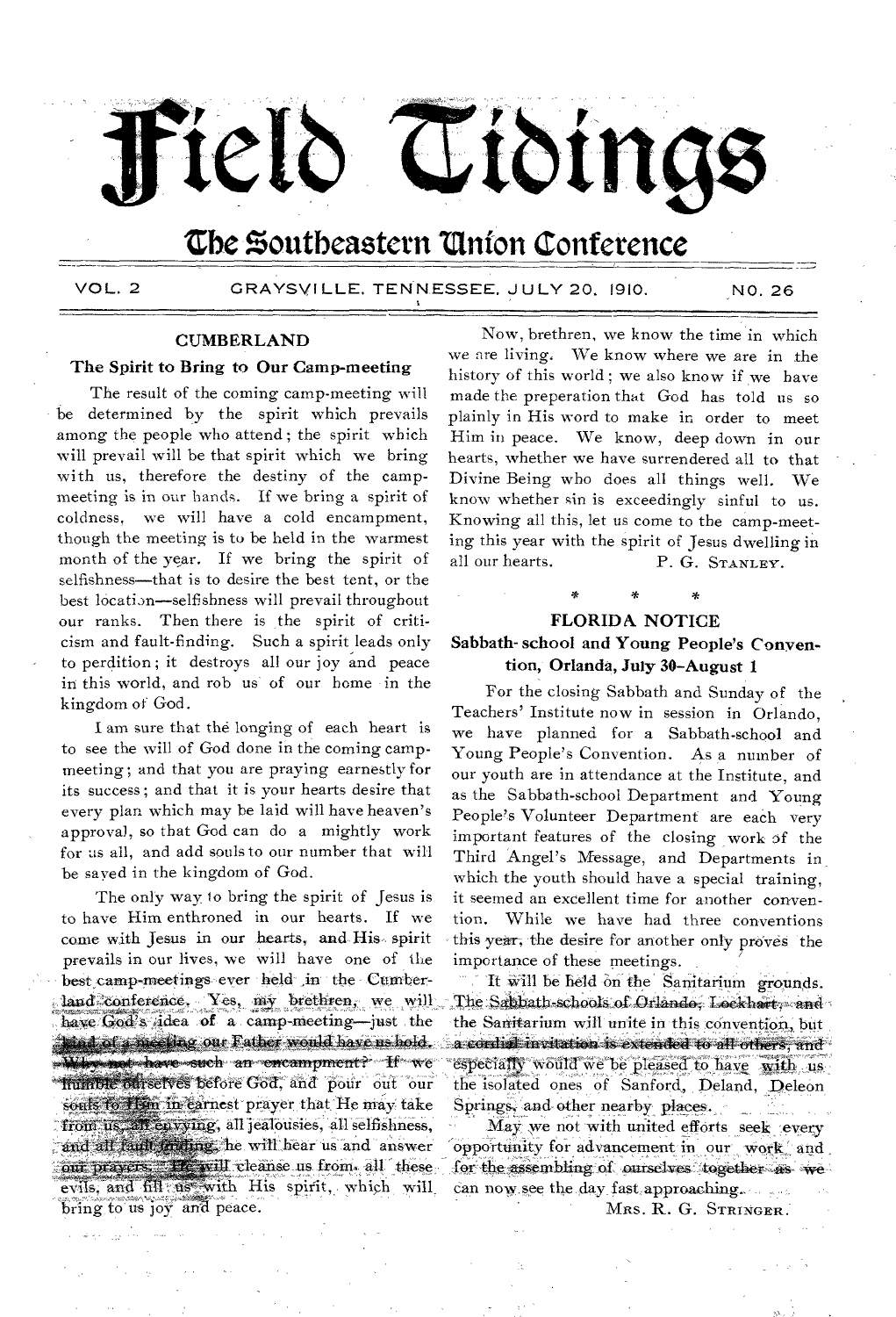### **TEACHERS INSTITUTE**

### **At Oakwood**

The time, for the teachers institute, August 3- 24, will soon be here. The teachers in the South should avail themselves of this special opportunity to gain a better preparation for their important work. Competent workers will be present, and the instruction will be practical and of such a nature as to unify our educational work and increase the efficiency of those engaged in it.

Board will be furnished at a reasonable rate by the school. Five to six dollars per month will cover this item of expense. Room will be furnished free, but the occupants will be expected to furnish all bed linen, towels, napkins, etc.

We believe it will be very profitable for our teachers to come together for a period of three weeks, and study together the great educational problems, that confront the work in the South.

Come and bring your experiences for the benefit of your fellow-teachers.

Further information will be cheerfully given to those who wish it. Those who expect to attend should notify W. J. Blake, Huntsville, Ala. Box 414, that preparation may be made to entertain you. W. J. BLAKE.

### **A UNION MEETING—FLORIDA**

Sabbath morning, July 2, the Orlando and Lockhart churches united in service with the company from, and in the vicinity of the Florida Sanitarium, at the school house on the sanitarium grounds, This meeting being held at the time of the Teachers' Institute now in session made it possible for a number to be present from various churches in the Conference, and the sanitarium company represented various states in the Union.

It was a reminder of the early days of this message. Churches united in union services, coming for long distances, bringing their lunch baskets and spending a time-in seeking the Lord and in the study of the scriptures especially adapted to the times. Especially was this thought impressed as we listened to a stirring sermon by Elder Parinele, the subject of which was the "Cleansing of the Sanctuary and the 2300 Days." In the early days of this message, this subject was one of profoundest interest, requiring much thought and study. God chose out a people, and by His Holy Spirit opened to them the revelation of

things to take place just prior to His coming. The Three Fold Message is now being proclaimed in one, and the platform of truth is unchangeable. Its founation walls were laid by one who has all power.

The morning service was followed with baptism. Three were baptized in the beautiful lake Estelle, on the sanitarium grounds, and united with the Lockhart church. In the afternoon a devotional service washeld in which nearly all bore a testimony of faith and courage, and the occasion was solemized in closing the services with the Ordinances.

At this *meeting* it was voted to hold a Sabbath-school and Young People's Convention, July 30, the last Sabbath of the Teachers' Institute.

An expression was taken at this meeting from those not belonging to the Orlando or Lockhart churches who would desire to unite with the sanitarium church if one was organized. A sufficient number arose to justify the organization of such a Church. Such organization will take place in the near future.

MRS. **R.** G. STRINGER.

### **HIGH POINT, N. C.**

\* \*

In connection with Elders Wells and Killen, meetings were opened in a tent, Friday night, June 24, with a very small attendance.

The present truth has been more or less krown in this city-for some years. Consequently we find it hard to secure the attendance desired. It is, however, slowly increasing, and ranges from forty-five to ninety. This is not as we would have it, but are doing what we can to increase the interests of the people to come. Those who do come a few nights are interested to hear more. A few are already becoming deeply interested. Elder Wells has not been able to be with us but a part of the time.

We fully believe the time has arrived for the people of High Point to hear the mighty voice of the Third Angel.

As we labor and pray, we greatly desire the co-operation and prayers of God's people for the triumph of the message in' this city. Our courage and determination to see the truth triumph are good.

Clean copies of our periodicals, papers, and tracts sent postpaid will help.

R. T. NASH.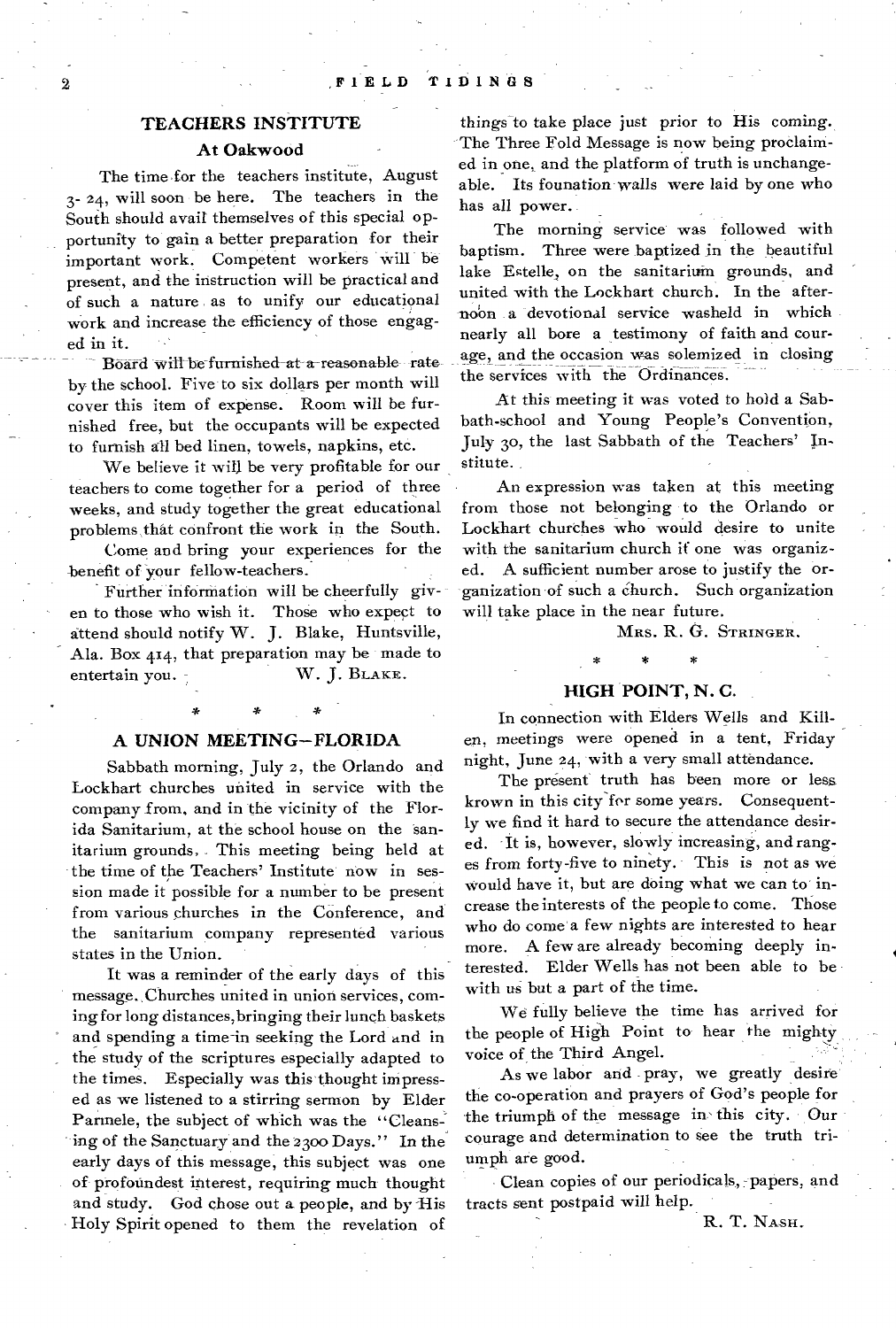## **THE SOUTH CAROLINA CAMP-MEETING**

The date—August 4-14.

The city—Union.

The place-Perrine's Grove.

The Street—East Main.

The laborers expected—Union and local conference workers.

The greatest helper expected—The, Holy Spirit.

- The purpose—To seek the Lord while he may be found.
- Who should come—Every Seventh Day Adventist in South Carolina, together with any others whose hearts are open to divine impressions.
- What to bring—Bedding, camping outfits, Bib les, hymn books, pocket books.
- What not to bring—The farm, the chickens, the crops, church quarrels, envy, strife, the dog.

What to expect—The blessing of God.

What will be free—Sunshine, air, and water.

What you will pay—Your tent rent, your board.

How you will give to missions—Freely.

To whom you should write for further information— T. H. JEvs, Union, S. C.

### **FLORIDA ITEMS**

From the Publishing House Monthly News Letter, we quote the following : "It has been reported that the season for canvassing in Florida this year is already sometime in the past. However a letter received soon after the last issue of Our News Letter, from Royal Hubbell Sr., of Hawks Park, Fla., seems to indicate that the best season is just beginning. The letter contained four reports :—Total hours work, 78. yalue of orders \$272. Later a letter received from Brother Hubbell at our Conference office. June 26, says: "We collected and delivered nearly \$400 worth of books the last week, and will still be delivering this week.  $\frac{1}{248}$ myself, and took \$65 worth of new orders in five days. The orders came to me gratis while I **- Alecting** News were already to heaven the man on the أقوانهم بالمعانية أكريا مواديا الرواديا للأني •-• Brethren Royal Ni4bbell, Jr. and Joseph' Courrier, who you will remember as being thecornetists in our choir-at the last camp-meeting. have this spring and summer gained a scholarship by canvassing and will enter the Southern Training School at Graysville, this fall. Are there not other youths in our conference who

will put forth a like heroic effort to gain an education and fit themselves for the Master's service?

The following clipping was taken from a Miami paper : "The Seventh-day Adventists of this city, yesterday, purchased a lot on Third Street, upon which they expect to erect a chapel. "The success of their evangelistic tent meetings has been such that a permanent place is needed where the communicants of 'that church can meet together for public worship.

"A church organization will be perfected about the middle of August, and-the work on the new church building is expected to begin soon, in order that it may be completed by that time. It will not be an elaborate structure, but simply a neat, modest chapel, large enough to meet the present needs."

Recent letters from the brethren in Miami, tell us that the building is well under way.

Many of our readers will remember Sister Helen Bergherm of Terra Haute, Ind., who, with her mother, accepted the truth in the tent meetings at St. Petersburg. Sister Helen was in very poor health, and spent -several weeks at the sanitarium at Orlando after her conversion, with marked benefit. A letter just received from her says, "I am getting fat and stronger. The folks were so glad to see me looking so much better. Words can not express my gratitude to you (the sanitarium force), for all your kindness to me. I often wish I were back for a few hours." She further states that our workers in Terra Haute are holding Bible studies once a week at their house, and that her father and brother are convinced of the truth on the Sabbath question.

Among the things of interest voted upon at a recent meeting of the Executive Committee were the following :

That a tent be purchased for the Negro Mission Department.:

That a Canvassers' Institute be held, preceding the camp-meeting between the dates of Sept. **RALLA LUELA ANALE** 

manuscription of the At the suggestion of-Prof., Gullett it was voted that the name of the Ft. Ogden Church. Intermediate School be changed to The South Florida Intermediate School."

That Brother A. D. Gilbert be invited to follow up the work of Elder L. T. Crister in the scattering of the FAMILY BIBLE TEACHER, and doing general Bible work, in Tampa.